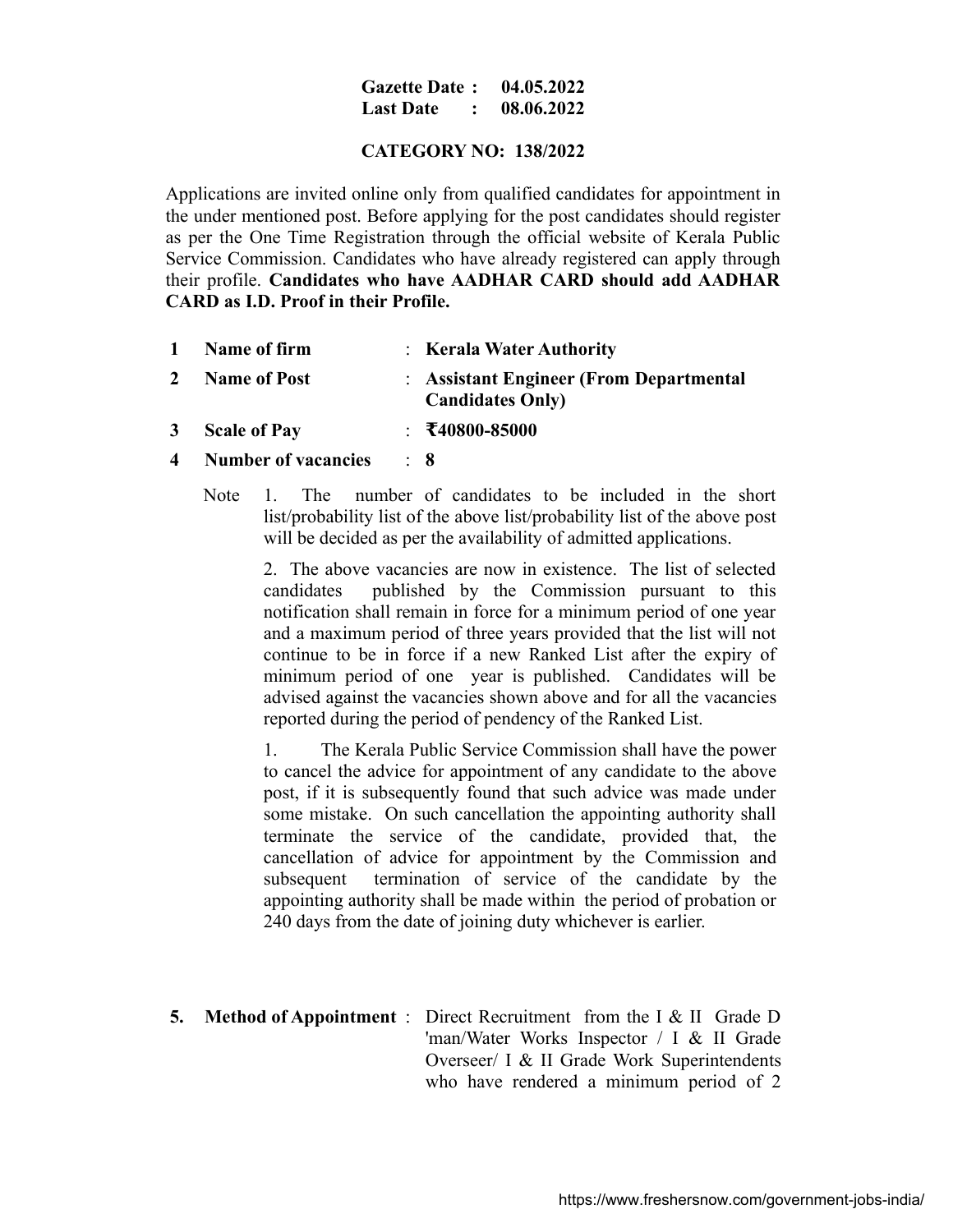years service in Kerala Water Authority (PHED) and from clerks who have rendered a minimum period of 6 years service as clerk in the Kerala Water Authority – (PHED) and from Overseer Gr III who have acquired Engineering Degree and have put in minimum service of 3 years as Overseer Gr III in the Kerala Water Authority.

**Note :-** If Qualified candidates are not available from among the above categories in the service of Water Authority , appointments will be made by Direct recruitment of candidates from open market.

**6. Age Limit** : Upper Age limit is not applicable to Departmental candidates (See note 2 below)

1. Reservation rules 14 to 17 of Kerala State and Subordinate Service are not applicable to the recruitment in the service category.

2. Persons appointed to the above post shall be liable not with standing that at the time of requisition of their service, they are holding higher appointment to serve for a minimum period of 4 years during the first 10 years of their service (including period spent on training) in the defence service or on assignment relating to the defence effort any where in India or abroad, if so required . The liability to serve in the defence will not ordinarily apply to those Assistant Engineers who are above 40 years age

3. Applicants should produce Service Certificate in the form given below obtained from the Kerala Water Authority to the effect that they are working in the authority on a regular basis as and when called for.

## SERVICE CERTIFICATE

- 1. Name of the Candidate :
- 2. Name of the post held by the : applicant with scale of Pay

3. Name of the Department in : Which now working

4. Name of service to which the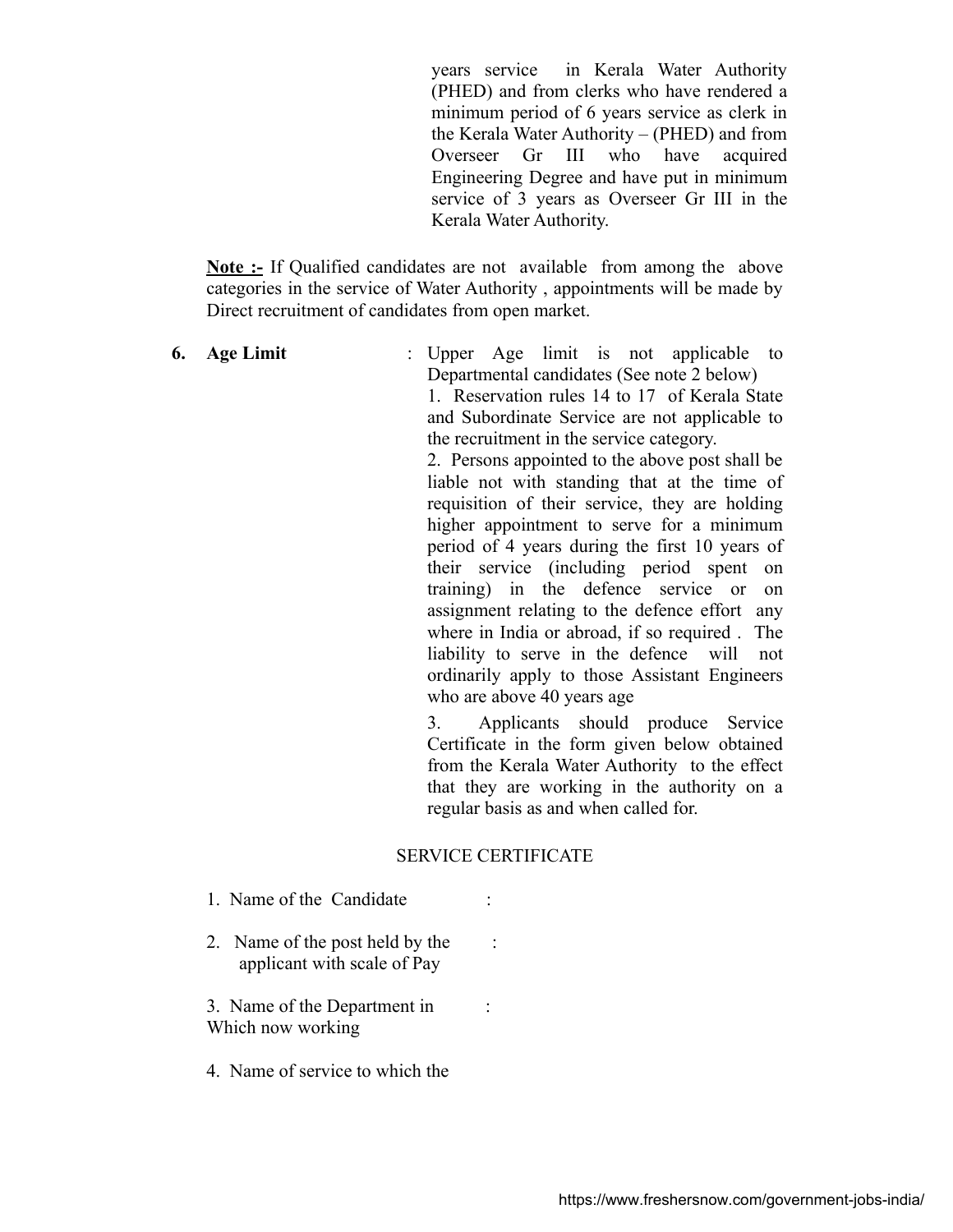applicant belongs :

- 5. Date of commencement of : service and of Commencement of probation
- 6. Whether the applicant is an : approved probationer or Full member of the service
- 7. Whether SC/ST/OBC :
- 8. Religion & Community :
- 9. Service particulars

| S <sub>1</sub><br>N <sub>0</sub> | Name of the<br>post held | Period |           | Length of Service |       |      | Date of<br>declaration<br>of<br>probation |  |
|----------------------------------|--------------------------|--------|-----------|-------------------|-------|------|-------------------------------------------|--|
|                                  |                          | From   | <b>To</b> | Year              | Month | Days |                                           |  |
|                                  |                          |        |           |                   |       |      |                                           |  |
|                                  |                          |        |           |                   |       |      |                                           |  |
|                                  |                          |        |           |                   |       |      |                                           |  |
| <b>Total Service</b>             |                          |        |           |                   |       |      |                                           |  |

Certified that the above details in respect if Sri/Smt who is an approved probationer /full member of the service have been verified by me with the service particulars as given in the Service Book of the candidate and that they are found correct.

 Also certified that Shri/Smt.................................................... is eligible to apply for the post of Assistant Engineer by Transfer as per Part I Rule 2 (13) of KS & SSR 1958.

# Signature

| Place: |               | Name $&$ Designation      |
|--------|---------------|---------------------------|
| Date:  | (Office Seal) | of the Head of the Office |

**7. Qualifications** : 1. B.Sc. Degree in Engineering (Civil/Mechanical/ Chemical) of the Kerala University.

#### OR

 B.E. Degree in (Civil/Mechanical/ Chemical) of the Madras University or any other qualifications recognized as equivalent thereto.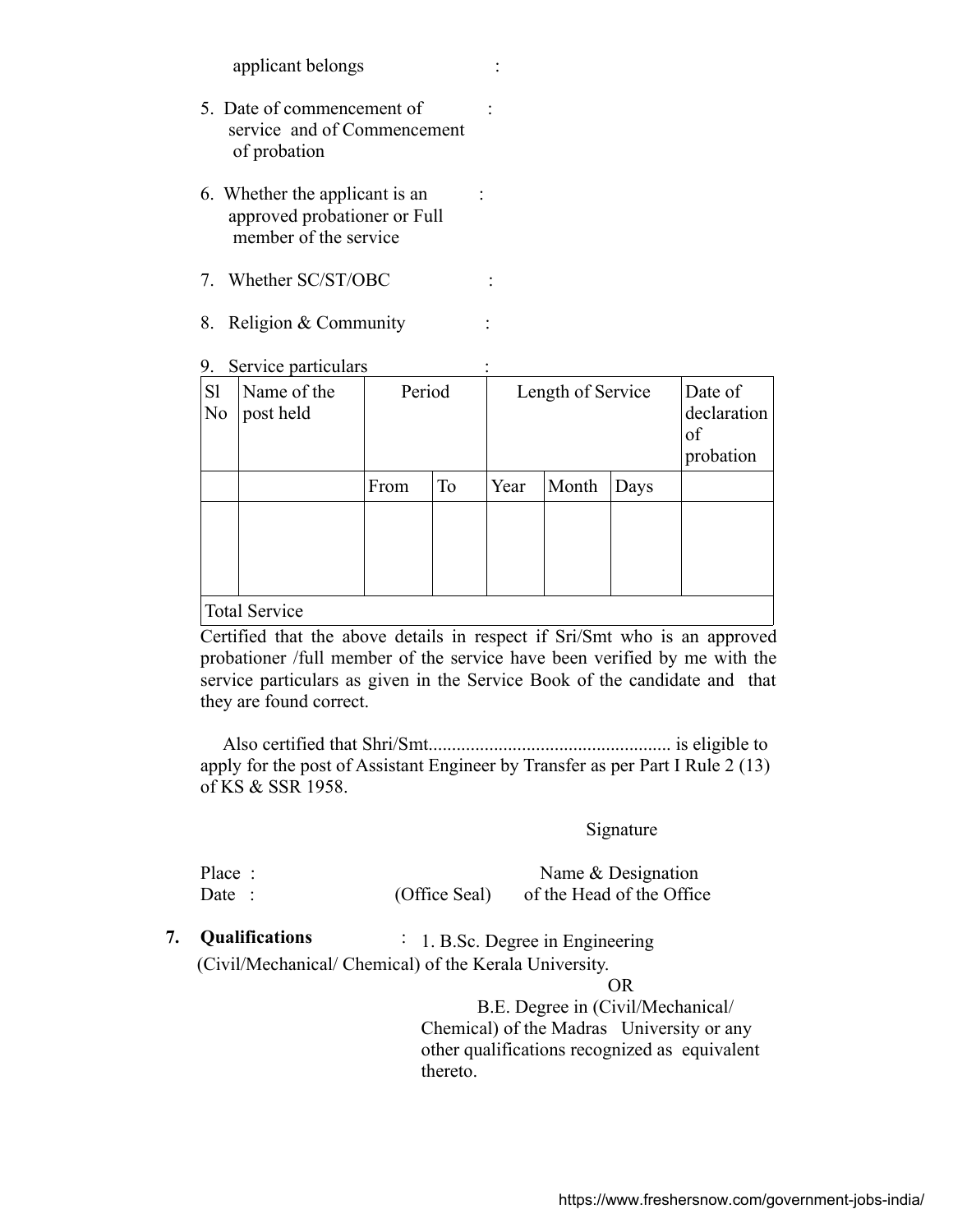2 (a) Associate Membership Diploma of the Institution of Engineers, Indi,in Civil/Mechanical/ Chemical Engineering or any other diploma recognized as equivalent thereto.

#### **OR** OR

 (b) Pass in Section A and B of the Associate Membership Examination of the Institution of Engineers, India, in Civil/Mechanical/ Chemical Engineering.

- Note 1 B Tech / BE Degree in Civil / Mechanical / Chemical Engineering of any recognized Universities of Kerala or from UGC recognized Universities is also considered.
	- 2 Rule 10 (a) ii of Part II KS & SSR applicable.
	- 3 Candidates who claim equivalent qualification instead of qualification mentioned in the notification shall produce the relevant Government Order to prove the equivalency at the time of verification, then only such qualification shall be treated as equivalent to the prescribed qualification concerned. Candidates claiming equivalents or higher qualification of qualifications where equivalent/ higher qualification is insisted in the notification itself must produce certificate in proof of higher/ equivalent qualification from the institution concerned or Govt. order in proof of equivalency as the case be.
	- 4 Appropriate disciplinary/ penal action as per Rule 22 of KPSC Rules of Procedure 1976, will be initiated against those candidates who give confirmation for writing the examination by providing false claims about their qualifications/ experience irrespective of whether they have attended or abstained from the examination.

### **8 Mode of submitting applications**

 Candidates must register as per ONE TIME REGISTRATION with the official Website of Kerala Public Service Commission www.keralapsc.gov.in before applying for the post. Candidates who have registered can apply by logging on to their profile using their User-ID and Password. Candidates must click on the 'Apply Now' button of the respective posts in the Notification Link to apply for a post. The Photograph uploaded should be taken after 31.12.2012. Candidates who have create new profile should upload photographs taken with in Six (6) months. Name of the candidate and the date of photograph taken should be printed legibly at the bottom portion of the photograph. The photograph once uploaded meeting all requirements shall be valid for 10 years from the date of uploading. There is no change in other instructions regarding the uploading of photographs. No application fee is required. Candidates are responsible for the correctness of the personal information and secrecy of password. Before the final